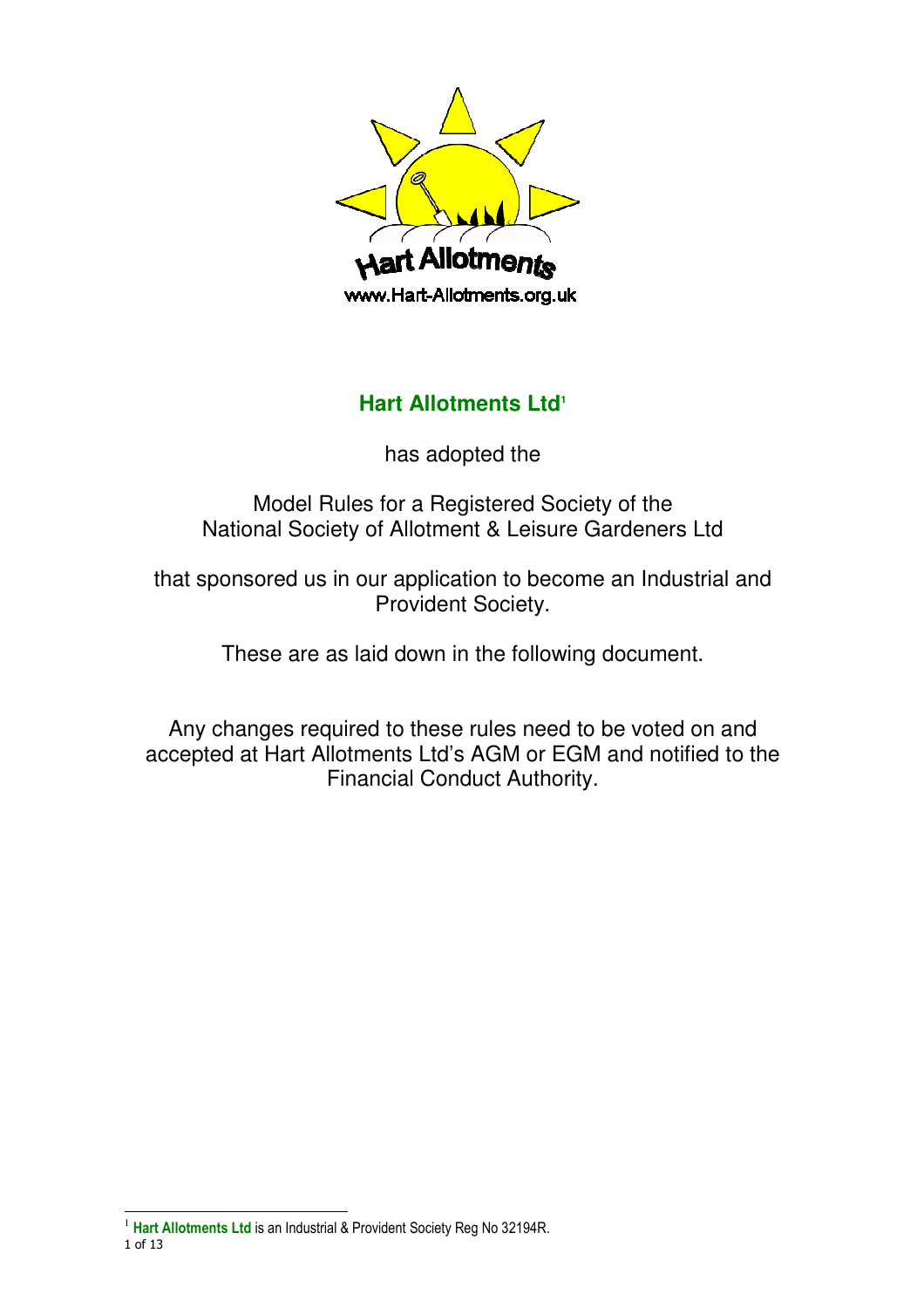

# MODEL RULES FOR REGISTERED SOCIETY

of the

Allotment and Leisure Gardeners Society

Affiliated to

Local Federation

County Group

The National Society of Allotment and Leisure Gardeners Ltd O'Dell House Hunters Road **Corby** Northamptonshire NN17 5JE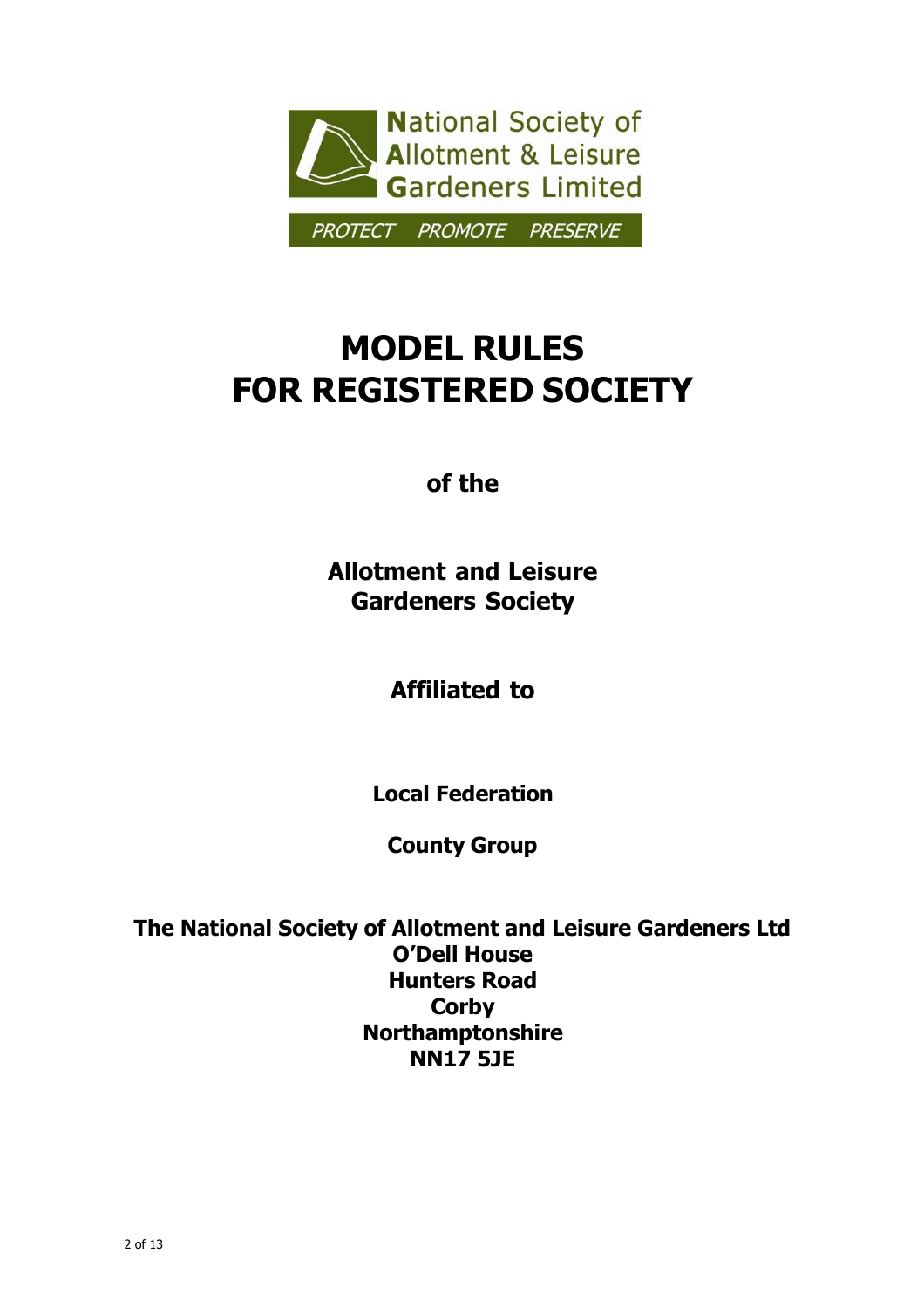### NAME, OBJECTS, AND POWERS 19. Special General Meetings.

- 
- 
- 
- 
- 5. Powers.

- 
- 8. Shares to he held by Members. 30. Secretary.
- 
- 
- 11. Expulsion of Members 33. Removal from Office.<br>34. Committeemen becon

#### **REGISTER OF MEMBERS**

12. Register of Members.

- 13. Duplicate Register of Members 37. Quorum at Committee Meetings.<br>14. Shares. 14. Shares.
- 
- 

## 16. Loans

### INVESTMENTS

17. Investments **Account.** 

#### GENERAL MEETINGS

I8. Ordinary General Meetings.

- 20. Notice of General Meetings.
- 1. Name. 21. Voting at General Meetings
- 2. Registered Office. 22. Presiding Officer at General Meetings.
- 3. Removal of Office. 23. Quorum at General Meetings.
- 4. Objects 24. Discussion at Meetings.

#### USE OF NAME OFFICERS AND COMMITTEE OF MANAGEMENT

- 6. Use of Name.<br>
25. Who are Officers.<br>
26. Committee of Mar
	- Committee of Management.
- MEMBERSHIP 27. Election of President.
	- 28. Election of Committeemen.
- 7. Members 29. Chairman.
	-
- 9. Subscriptions. 31. Other Officers.
- 10. Cessation of Membership 32. Qualifications for Office.
	-
	- Committeemen becoming Surety.
	- 35. Security by Officers.
	- 36. Powers of the Committee of Management

#### MEETINGS OF COMMITTEE OF SHARES MANAGEMENT

- 
- 14. Shares. 38. Regular Committee Meetings.
- 15. Cancellation of Shares 39. Special Meetings of the Committee.
	- 40. Conduct of Committee Meetings.

#### BORROWING POWERS SMALL HOLDINGS AND ALLOTMENTS SEPARATE ACCOUNT

41. Small Holdings and Allotments Separate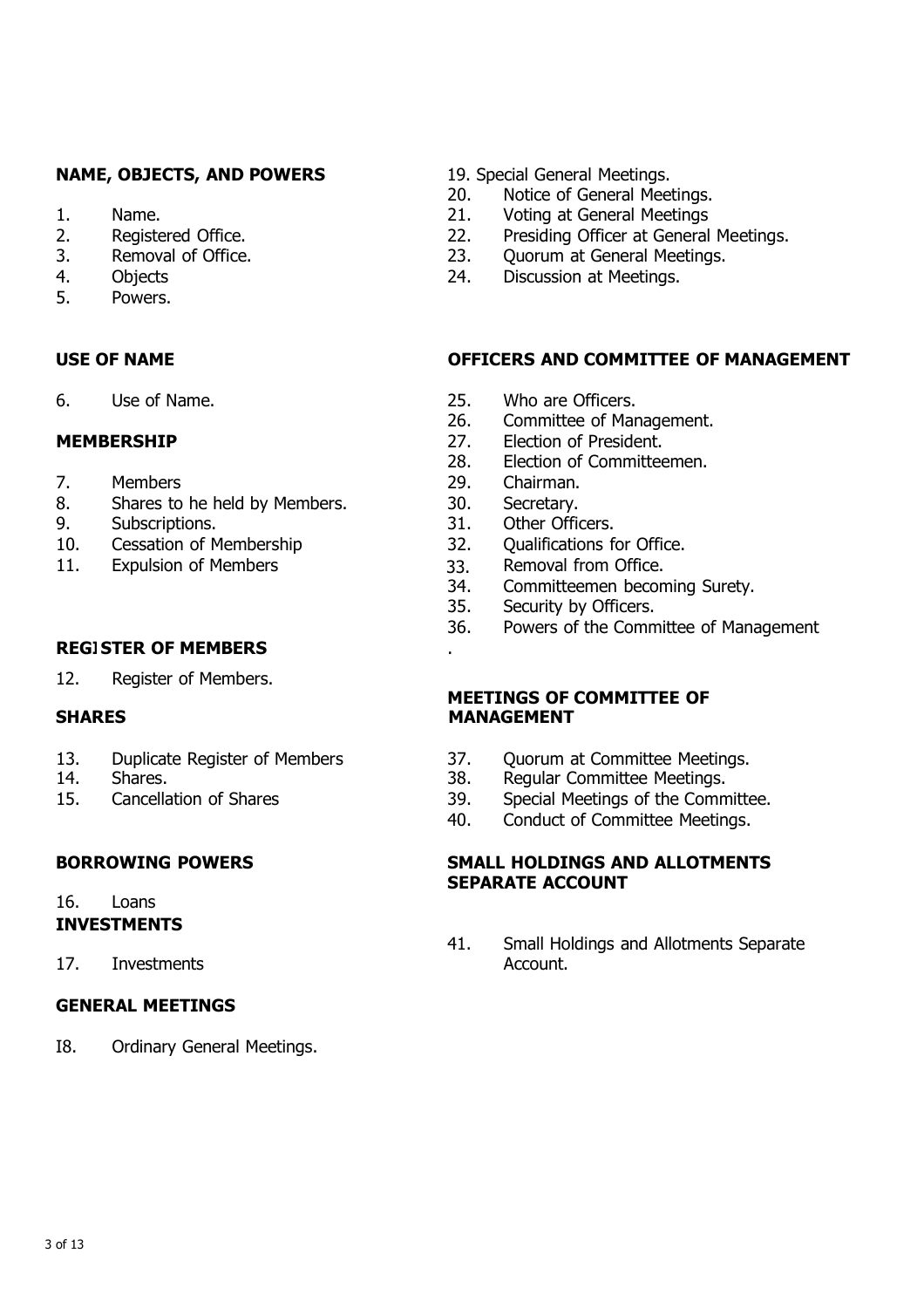42. Appointment & Removal of Auditor

#### ANNUAL RETURN & 55. Arbitration. BALANCE SHEET

- 44. Submission of Returns
- 45. Copies of Annual Return 56. Dissolution.<br>46. Balance Sheet
- Balance Sheet

### INSPECTION OF BOOKS

47. Inspection of Books.

#### PROFITS

48. Division of Profits.

#### NOMINATIONS

49. Nominations.

50. Use of the Seal. 51. Custody of the Seal.

#### MEMBERSHIP WITH THE NATIONAL SOCIETY OF ALLOTMENT AND LEISURE GARDENERS LTD

52. Membership with the NSALG LTD

#### AUDITOR STATUTORY APPLICATIONS TO THE REGISTRAR

- 53. Inspection of Books
- AUDIT . The contract of Affairs.

### 43. Audit **ARBITRATION**

#### DISSOLUTION OF THE SOCIETY

#### COPIES OF RULES

57. Copies of Rules.

### BY-LAWS

58. By-Laws.

#### AMENDMENT OF RULES

- 59. Mode of Amending Rules.
- THE SEAL 60 References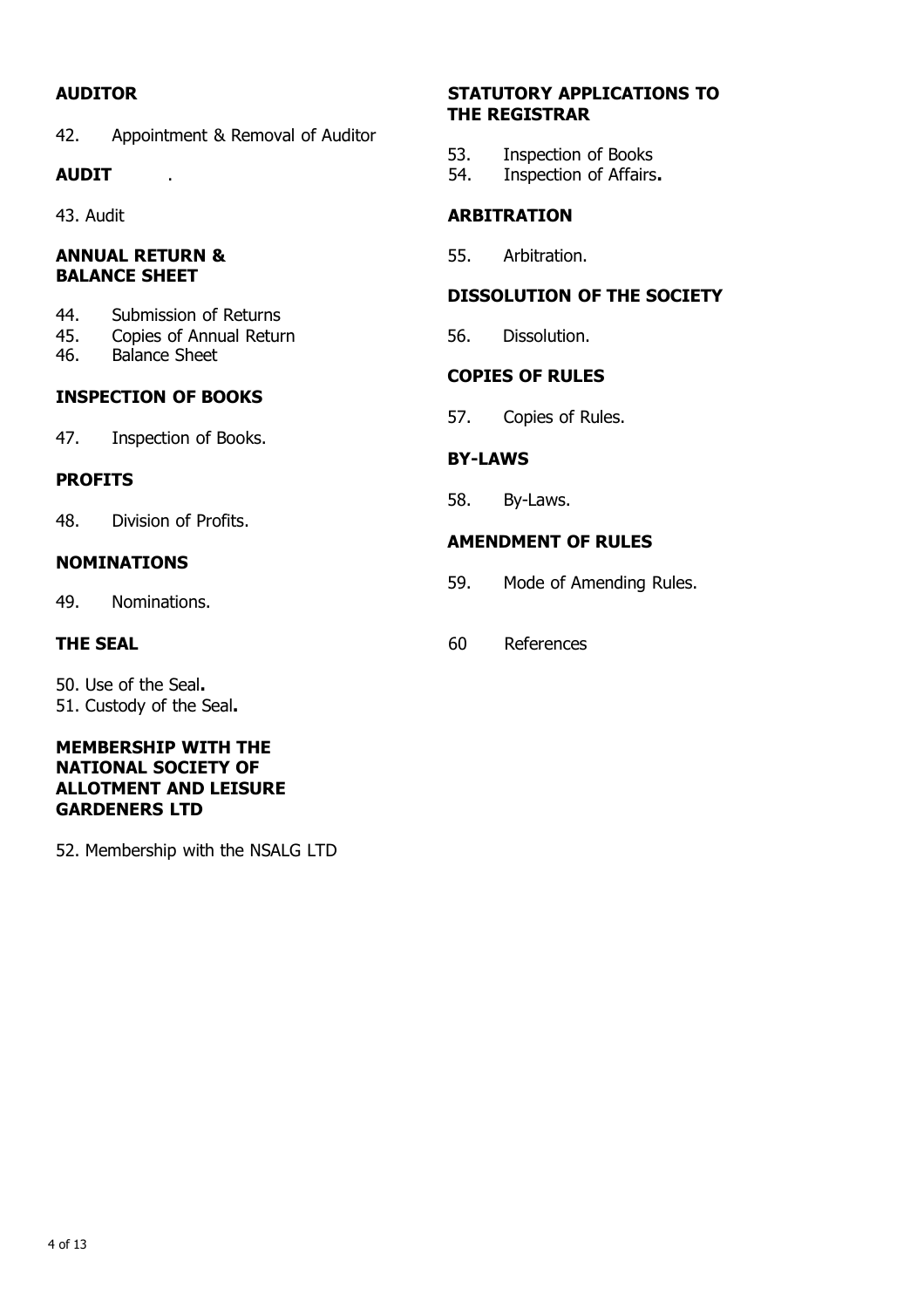### RULES OF THE

#### .......................................................................................... .

#### NAME, OBJECTS AND POWERS

1. Name- The name of the Society shall be ...... Hart Allotments Limited.

2. **Registered Office.-** The Registered Office of the Society shall be at 126 Tavistock Road, Fleet, Hants. GU51 4EE

3. Removal of Office.- In the event of any change in the situation of the registered office, the Secretary shall send to the Registrar notice of such change within 14 days thereof in the form prescribed by the Treasury Regulations.

4. **Objects.**- The objects of the Society shall be to carry on the industries, trades or business of.

(a) Creating and promoting the creation of small holdings and allotments and encouraging their proper cultivation; and

(b) Wholesale and retail dealers in horticultural and agricultural requirements, dairy, farm and garden produce, eggs and poultry, and other like goods, and such other industries, trades, or business which are calculated to conduce to the more profitable working of small holdings or allotments.

**5. Powers.-** The Society shall have full power to do all things necessary or expedient for the accomplishment of its objects, including the power to deal in any way with land or buildings, and without prejudice to the generality of the foregoing shall in particular have power to acquire land from local authorities acting under the provisions of any Act for the time being in force relating to small holdings or allotments, or from any other person or body to adapt any land so acquired for smallholdings or allotments, to acquire or erect dwelling houses or other buildings, to execute any other improvement, and to let such land, houses and buildings to members of the Society.

The Society shall not in their corporate capacity take part in any Parliamentary, County Council, Municipal, or other Local Government Elections.

#### USE OF NAME

6. Use of Name.- The Registered name of the Society shall be kept painted or affixed on the outside of every office or place in which the business of the Society is carried on, in a conspicuous position, in letters easily legible, and shall be engraved in legible characters on its seal, and shall be mentioned in all business letters of the Society, notices, advertisements, and other official publications of the Society, and in all bills of exchange, promissory notes, endorsements, cheques and orders for money or goods, purporting to be signed by or on behalf of the Society, and in all bills, invoices, receipts and letters of credit of the Society.

#### MEMBERSHIP

7. Members.- The Society shall consist of such persons as the Committee may admit or has admitted to membership.

8. Every member shall hold one share only which shall be forfeited on cessation of membership from whatever cause.

9. **Subscriptions.**-Members may be required to pay an annual subscription of such sum not exceeding …£10……as may be determined by the Committee.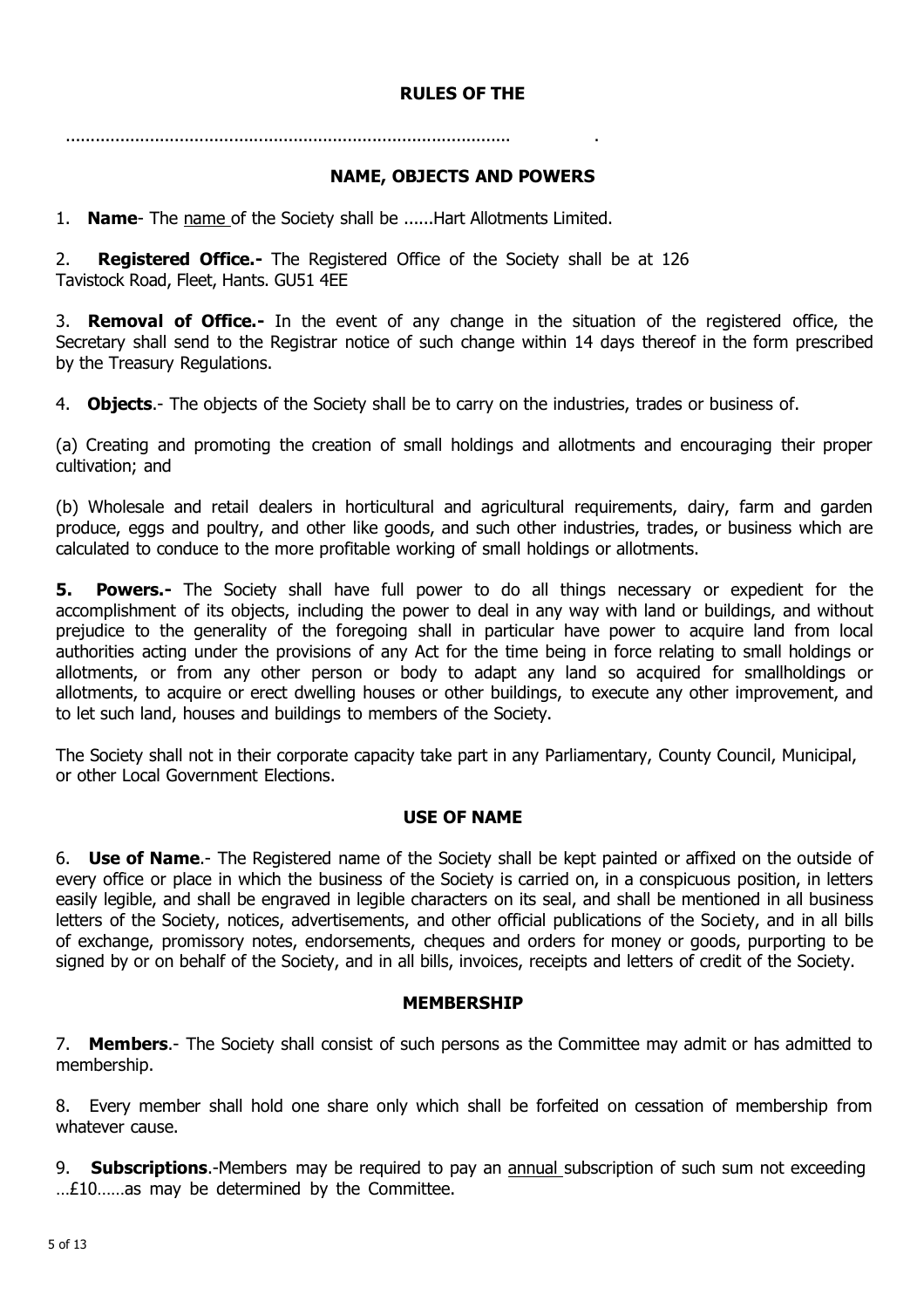10. Cessation of Membership.-A member shall cease to be a member in the following eventualities:

(a) The member's death;

(b) The member's resignation;

(c) The expulsion of a member under Rule 11;

(d) Where the member has been required to pay an annual subscription, the non-payment thereof for a period of 12 months after it has become due.

11. **Expulsion of Members.-A** Special General Meeting may, by a vote of two-thirds of the members present and entitled to vote, expel any member for conduct detrimental to the Society, provided that a notice specifying the conduct for which it is intended to expel him is sent to him at his address entered in the register of members at least one calendar month prior to the date of the meeting.

### REGISTER OF MEMBERS

12. **Register of Members.**- The Society shall keep at its registered office a register of members in which the Secretary shall enter the following particulars:

(a) the names and addresses of the members;

(b) a statement of the number of shares held by each member and of the amount paid or agreed to be considered as paid on the shares of each member;

(c) a statement of other property in the Society, whether in loans, or otherwise, held by each member;

(d) the date at which each person was entered in the register as a member, and the date at which any person ceased to be a member.

(c) the names and address of the officers of the Society, with the offices held by them respectively and the dates on which they assumed office.

Every member at the time of his becoming a member shall notify the Secretary in writing of his address and subsequently of any change therein.

13. **Duplicate Register of Members.**- The Society shall also keep at its registered office a duplicate register of members in which the Secretary shall enter all the particulars in the original register of members other than those mentioned in paragraphs (b) and (c) of rule 12 and which shall be available for inspection as provided for in rule 47.

### SHARES

14. **Shares.- Shares** shall neither be transferable nor withdrawable. They shall be of the value of 10p which shall be payable on application for the share. Shares to the value of …….. in existence prior to registration of this complete amendment of rules shall be cancelled and a share of the value of 10p shall be issued in lieu of each such share, the paid amount paid up in excess of 10p being forfeited in the funds of the Society.

15. Cancellation of Shares.- Upon cancellation of any shares in accordance with these Rules the Secretary shall make an appropriate entry relating thereto in the register of members.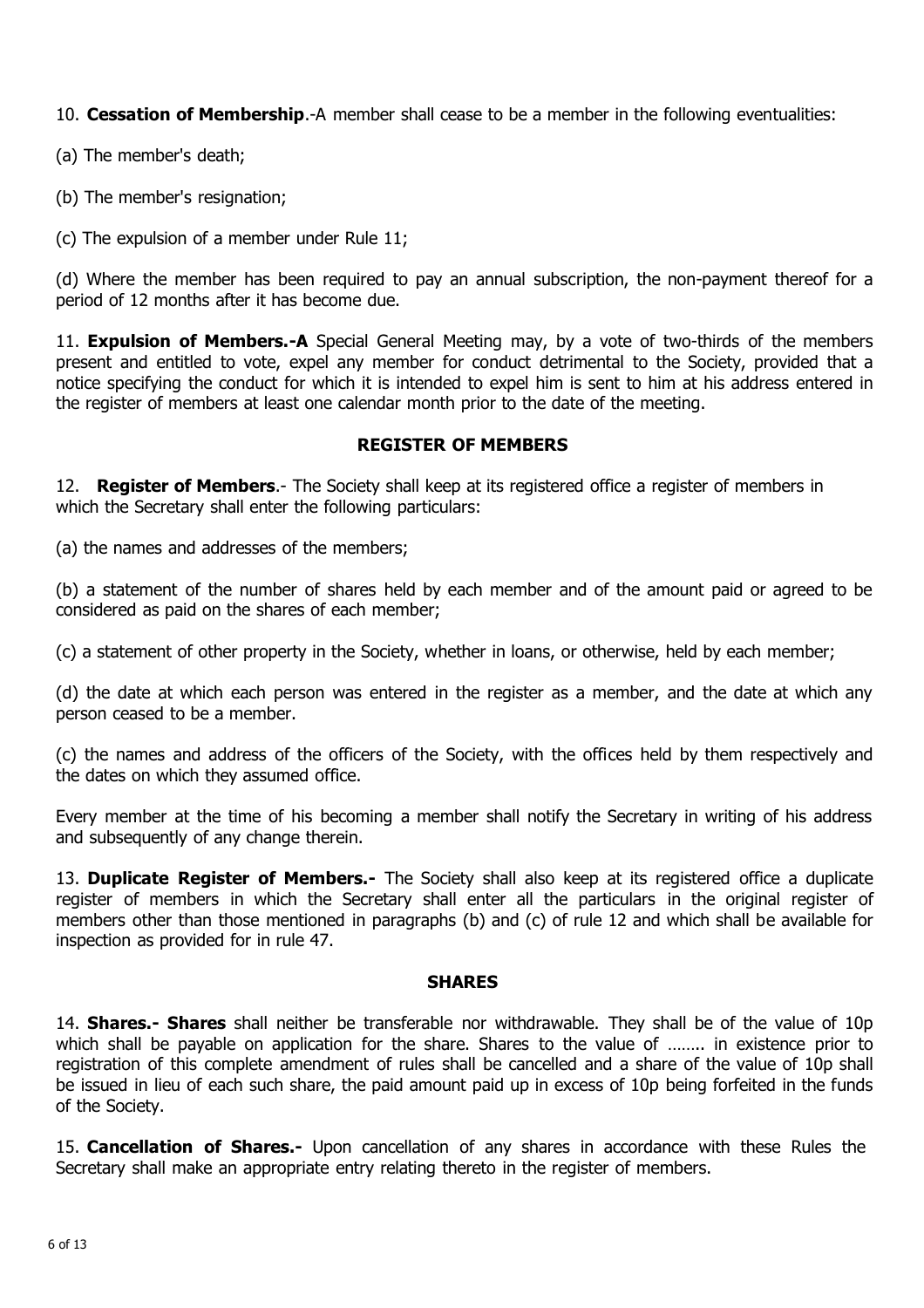#### BORROWING POWERS

16. Loans.- Deposits shall, not be taken either from members or non-members. The Committee may obtain loans on such security and such terms of repayment as they may think fit, provided that the amount shall not exceed twice the then issued share capital of the Society, and that the rate of interest shall not exceed five per cent , or (if the current Bank Base Rate is more than four per cent) one per cent above the current Bank Base Rate, except loans from the Society's banker or on a mortgage. Subject to the same condition as to the rate of interest, a General Meeting may authorise the Committee to obtain loans to a further amount provided that the total amount of the loans shall not exceed twenty times the issued share capital.

#### INVESTMENTS

17. **Investments.**-The Committee may invest any funds of the Society in or upon any of the securities referred to in Section 31 of the Industrial and Provident Societies Act 1965, but not otherwise.

#### GENERAL MEETINGS

18. **Ordinary General Meetings.**- The Annual General Meetings and other Ordinary General Meetings shall be held at such times as the Committee or a General Meeting shall determine.

19. **Special General Meetings.**- A Special General Meeting shall be held whenever the Committee of Management think expedient or whenever a written requisition for such a meeting signed by 5 members is delivered to the Secretary. Should the Secretary fail to convene a Special General Meeting within four weeks after delivery to him of such requisition, the members signing the requisition may convene such meeting by giving such notice as is mentioned in rule 20.

20. Notice of General Meetings.- At least seven days' notice in writing of every General Meeting, stating the business to be transacted at such meeting, shall be sent to every member at his address entered in the register of members and no other business than that stated in the notice shall be transacted at such meeting.

21. Voting at General Meetings.- Every member present at a General Meeting and not otherwise disqualified shall have one vote and where the votes cast in any matter are equal the then presiding officer shall have a casting vote in addition to his vote as a member.

22. Presiding Officer at General Meetings.- At all General Meetings the President, or if he be not present, a chairman elected by the meeting, shall preside.

23. Quorum at General Meetings.- Unless otherwise determined by a previous General Meeting, a quorum at General Meetings shall consist of five members.

24. **Discussions at Meetings.**- No political or sectarian issue shall be raised, or resolutions of that character proposed, either at any Committee or General Meeting of the Society.

#### OFFICERS AND COMMITTEE OF MANAGEMENT

25. Who are Officers.- The Society shall have the following officers:- a President, a Chairman, a Secretary, ten Committeemen or such other number as may be determined by a resolution of a General Meeting, and any other officers who may appear to the Committee of Management to be necessary for the conduct of the Society's business.

26. **Committee of Management**.- The Committee of Management shall consist of the President, the Chairman and the Committeemen. Until the first Annual General Meeting the signatories to the application for registry of the Society shall constitute the committee of Management.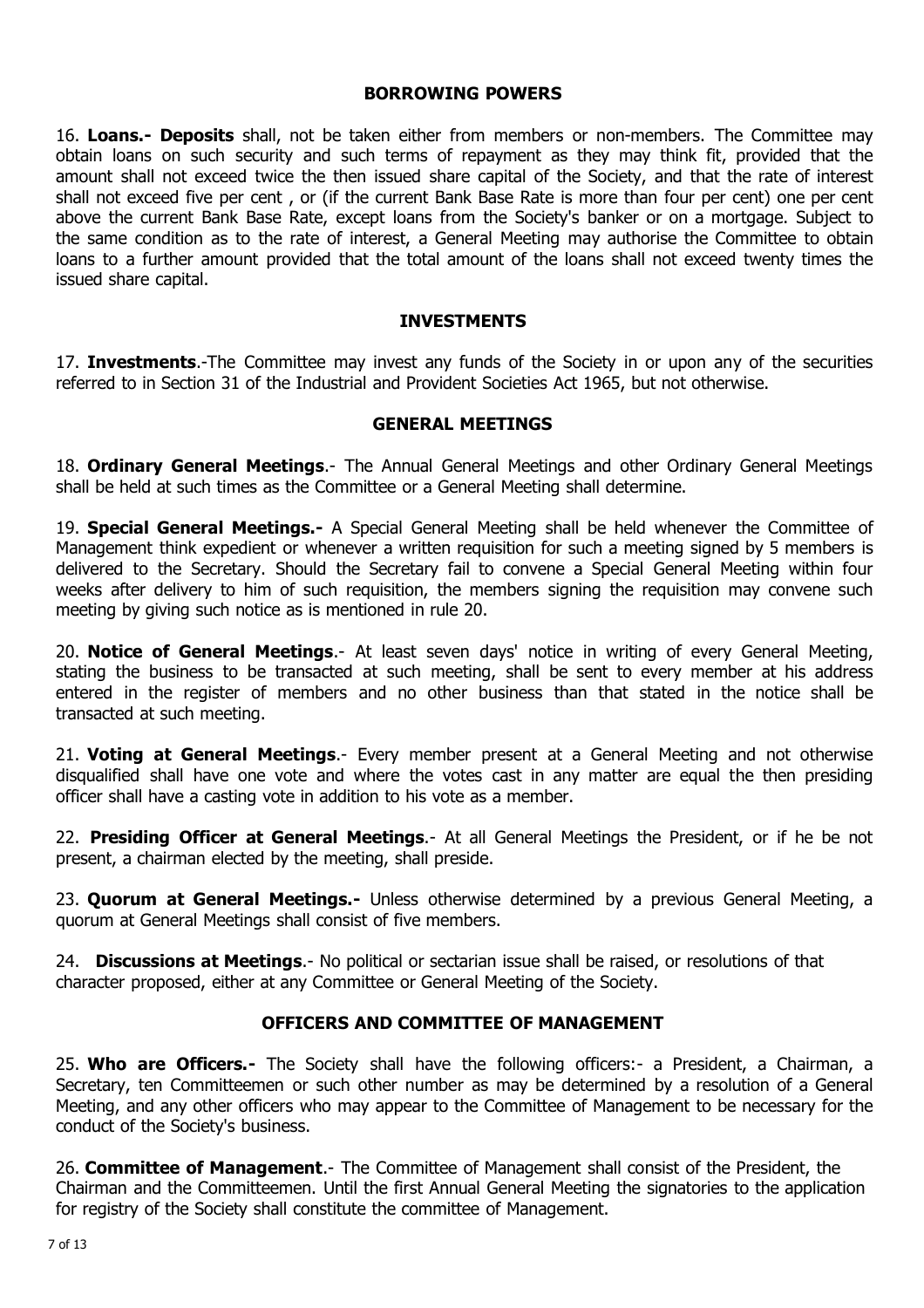27. **Election of President.**- The President shall be elected by the Annual General Meeting and shall hold office for one year, but shall be eligible for re-election.

28. **Election of Committeemen.**- Committeemen shall be elected from amongst the members of the Society by a vote of the majority of members present and entitled to vote at an Annual General Meeting, and the Society in General Meeting may from time to time determine the period for which Committeemen shall remain in office, the order in which they shall retire, and whether on retirement they shall be eligible for re-election. If any officer shall die, resign, be removed, or become unfit to act, the Committee may fill the vacancy until the next Annual General Meeting, unless the vacancy has already been filled at a Special General Meeting.

29. **Chairman.**- The Chairman shall be elected and may be removed by the Committee, and shall hold Office until the first Committee Meeting following the Annual General Meeting.

30. **Secretary.-** The Secretary shall be elected and may be removed by the Committee, which shall determine his remuneration and, in so far as not otherwise determined by these rules, his duties.

31. **Other Officers.**- The Committee shall appoint and may remove such other officers and employees as they may deem necessary, and determine their respective duties and remuneration.

32. **Qualifications for Office.-** The Society in General Meeting may determine the qualifications necessary for the holding of the office of President, Chairman or Committeeman and no dealer in, or agent for the sale of, agricultural requirements. nor any person dealing as trader in or agent for agricultural produce, shall be eligible to hold any office whatsoever in the Society.

33. **Removal from Office**.- Any officer or member of the Committee may, subject to rule 34, be removed at any time by a resolution of the majority of the members present at any General Meeting called for that purpose, which may proceed to fill the vacancy.

34. Committeemen becoming Surety.- Should any member of the Committee, with the consent of the Committee, become surety for any debt or ability incurred on behalf of the Society, he shall not be removed from office without his consent until such liability has ceased.

35. Security by Officers.- Every officer and employee having charge of any of the moneys of the Society shall, before entering on his duties, give such security as the Committee shall deem sufficient.

36. Powers of the Committee of Management.- The Committee of Management shall have full power to superintend and conduct the business of the Society according to the rules thereof and, except as is otherwise provided in these rules, exercise on behalf of the Society for the purpose of accomplishing its objects the powers conferred upon the Society by these rules, or otherwise.

### MEETINGS OF COMMITTEE OF MANAGEMENT

37. **Quorum at Committee Meetings.**- Unless otherwise determined by a General Meeting, a quorum at Committee Meetings shall consist of three members.

38. Regular Committee Meetings.- Regular meetings of the Committee shall be held at intervals not longer than those prescribed by resolution of a General Meeting.

39. Special Meetings of the Committee.- A Special Meeting of the Committee shall be held on the requisition in writing of a least three Committeemen.

40. Conduct of Committee Meetings.- At all meetings of the Committee every question shall be decided by a majority of votes and if the votes are equal the presiding officer shall have a casting vote in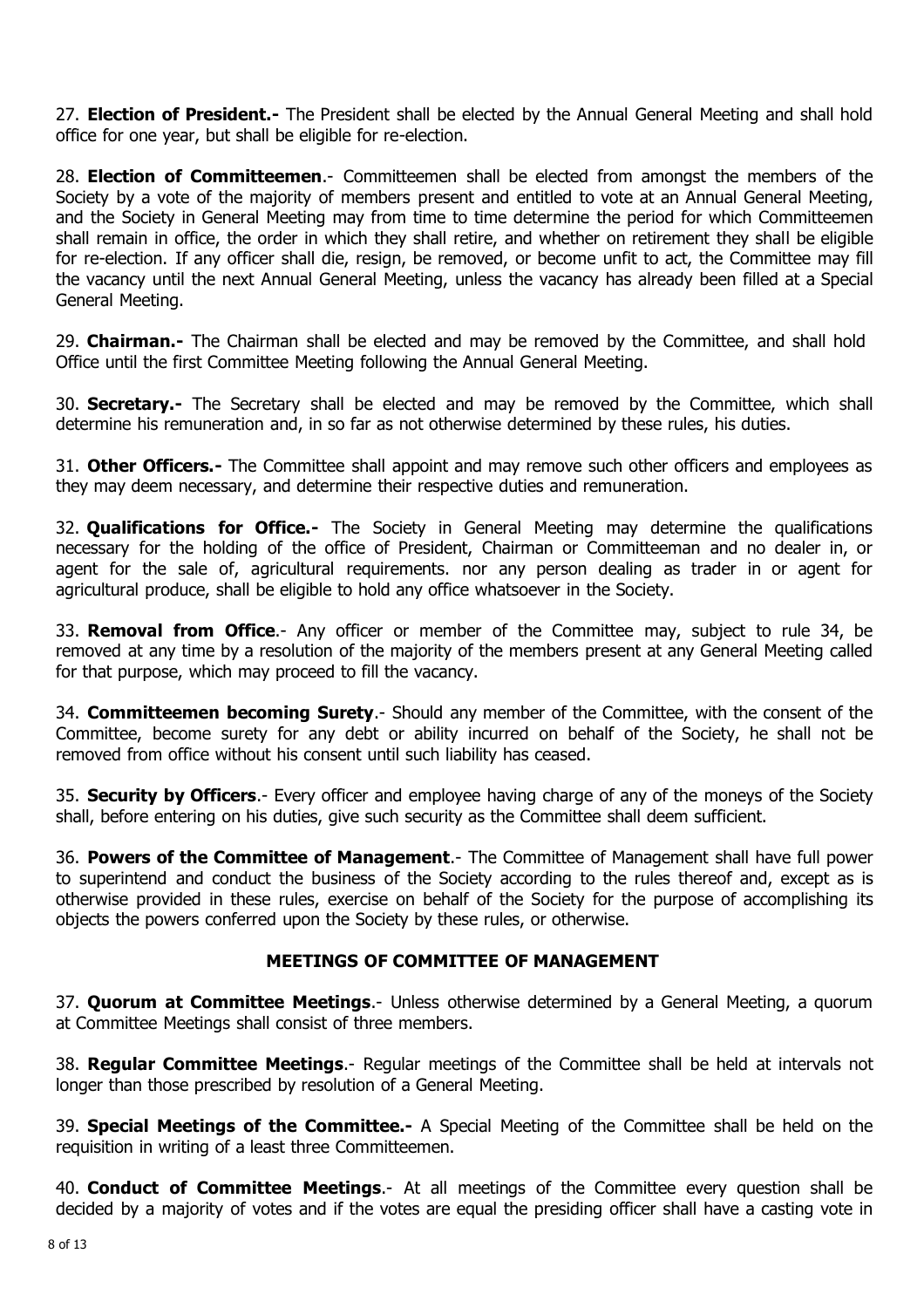addition to his vote as a member. The Chairman, or. if he be not present, a Chairman elected at the Committee meeting, shall preside.

#### SMALL HOLDINGS AND ALLOTMENTS SEPARATE ACCOUNT

41. **Small Holdings and Allotments Separate Account.** - A separate account shall be kept by the Society of all income and expenditure of the Society under Rule 4. Clause (a). The income shall be applicable as may be determined by the Committee of Management for the following purposes and for no other purpose whether during the existence of the Society or on dissolution:

(a) For payment of the expenses of managing land, houses and buildings acquired or erected under the said Rule, including payment of rent, rates, taxes and other like outgoings.

(b) For payment of expenses of repairs or improvements from time to time made by the Society on such land, houses and buildings.

(c) For payment to the general account of the Society of interest at the rate of £5 per cent per annum on all capital expenditure by the Society on the acquisition or adaptation of such land, houses and buildings.

(d) For recouping capital expenditure by the Society on improvement or adaptation of the land, houses and buildings within such period as is reasonable having regard to the probable duration of the improvement of work of adaptation.

(e) For Forming a Special Reserve Fund not exceeding one year's annual value of the land, houses and buildings, and so that such reserve fund shall be available for any purpose authorised by this Rule but for no other purpose.

(f) For prizes for the encouragement of the proper cultivation of the land; and

(g) For the benefit of the tenants generally, in such manner as the Committee may determine.

Nothing in this rule shall be deemed to prohibit an arrangement between the Society and a tenant for the repayment or rebatement of part of the rent payable by him to the Society.

Nothing in this rule shall prejudice or affect any right or remedy of any creditor of the Society.

#### AUDITOR

#### 42. Appointment and Removal of Auditor.-

(1) An Audit where necessary in law, or where the membership require will be carried out by a registered auditor or two or more lay auditors or a report carried out by a registered auditor, or unaudited accounts, where the conditions for such exist.

If a full audit or a report is required, a person who is a qualified auditor under section 7 of the Friendly and Industrial and Provident Societies Act 1968 or section 36 of the Friendly Societies Act 1974, shall be appointed.

(2) Save as provided in paragraph (3) of this rule every appointment of an auditor shall be made by resolution of a General Meeting of the Society.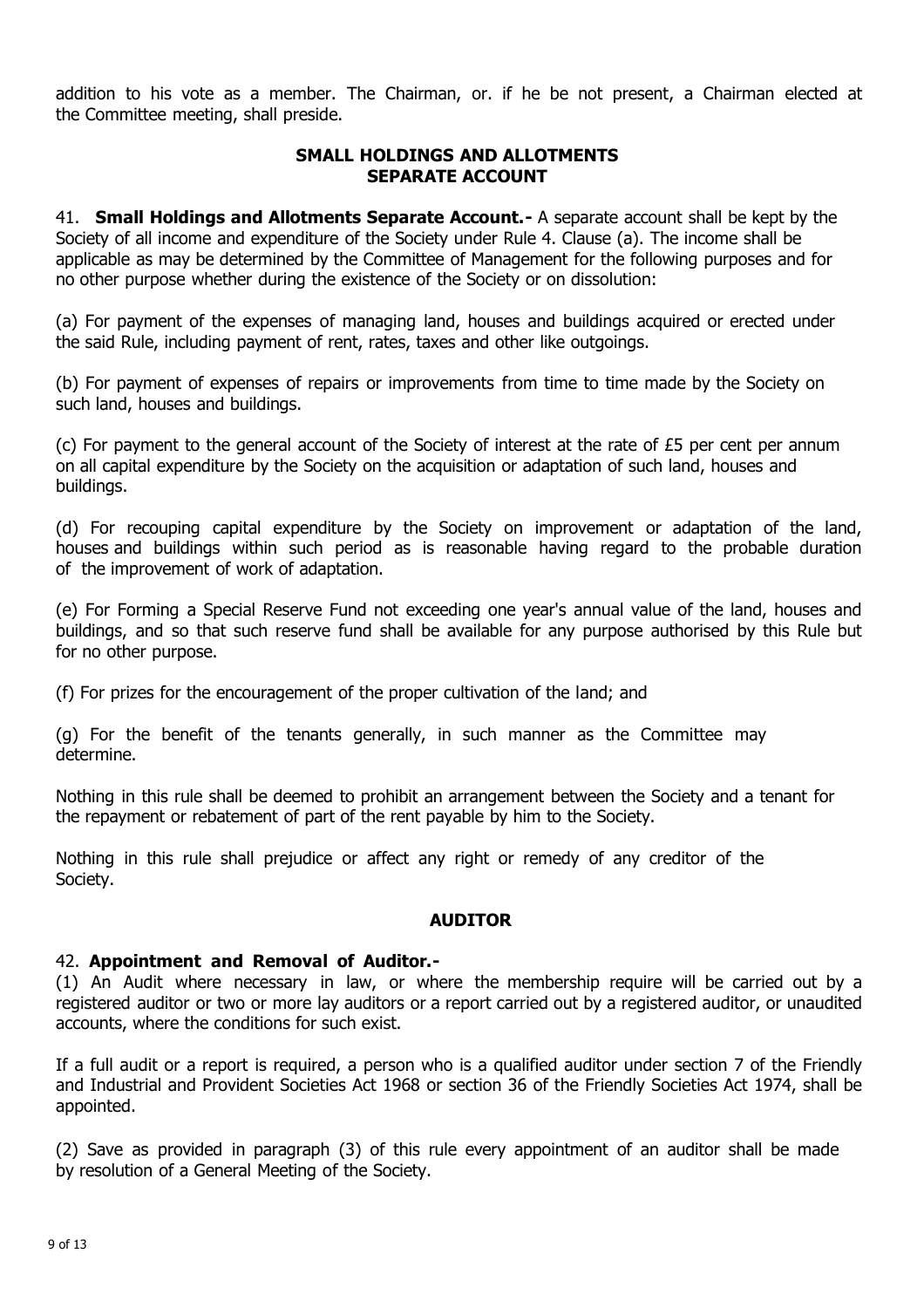(3) The first appointment of an auditor or auditors shall be made within three months of the registration of the Society and shall be made by the committee if no General Meeting of the Society is held within that time. The Committee may appoint an auditor to fill any casual vacancy occurring between General Meetings of the society. Any auditor appointed by the Committee who is not a qualified auditor shall hold the appointment until the conclusion of the first or next annual general meeting as the case may be.

(4) A qualified auditor appointed to audit the accounts and balance sheets of the Society for the preceding year of account (whether by a General Meeting or by the Committee) shall be re-appointed as auditor of the Society for the current year of account (whether or not any resolution expressly reappointing him has been passed) unless.

(a) a resolution in accordance with paragraph (6) of this rule has been passed at a general meeting of the Society appointing somebody instead of him or providing expressly that he shall not be re-appointed or

(b) he has given to the Society notice in writing of his unwillingness to be re-appointed or

(c) he is ineligible for appointment as auditor of the Society for the current year of account or

(d) he has ceased to act as auditor of the Society by reason of incapacity.

Provided that a retiring auditor shall not be automatically re-appointed by virtue of this rule if notice of an intended resolution to appoint another person in this place has been given in accordance with paragraph (6) of this rule and the resolution cannot be proceeded with because of the death incapacity or ineligibility of that other person.

(5) A resolution at a General Meeting of the Society (i) appointing another person as auditor in place of a retiring qualified auditor or (ii) providing expressly that a retiring auditor shall not be re-appointed shall not be effective unless notice of the intention to move it has been given to the Society not less than twenty-eight days before the meeting at which it is moved. When notice of the intention to move any such resolution has been given to the Society the Society shall give notice of the resolution to the members and to the retiring auditor in accordance with section 6 of the Friendly and Industrial and Provident Societies Act 1968, and shall give notice to the members in accordance with that section of any representations made or intended to be made by the retiring auditor.

(6) None of the following persons shall be appointed as a qualified or lay auditor of the Society.

(a) an officer or servant of the Society

(b) a person who is a partner of or in the employment of or who employs an officer or servant of the Society

(7) Lay auditors shall be chosen by the Committee of Management from the general membership and/or others.

43. **Audit.**-The Auditors of the Society shall make a report to the Society on the accounts examined by them and on the revenue account or accounts and the balance sheet of the society for the year of account in respect of which they are appointed in accordance with section 9 of the Friendly and Industrial and Provident Societies Act 1968.

(a) If the membership vote for unaudited accounts, and the statutory conditions allow this, the society's income/expenditure ledger shall be scrutinised by the secretary and committee members only and signed, as a true record, by the secretary and two committee members or such other number as may be required by legislation. An income/expenditure report will be prepared to present to the society's members at each Annual General Meeting.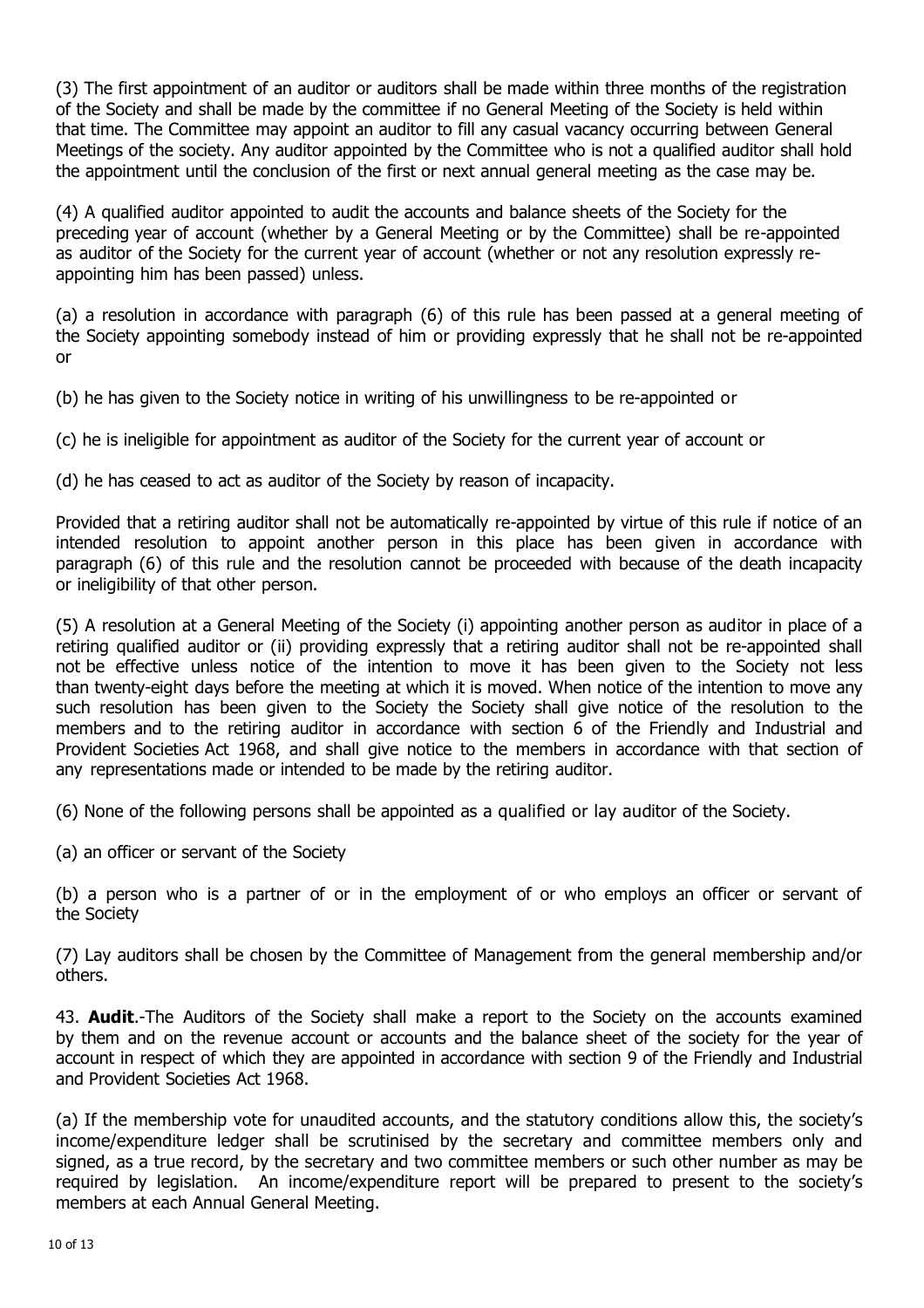#### ANNUAL RETURNS AND BALANCE **SHEET**

44. **Submission of Returns.**- Every year within the time allowed by legislation the Secretary shall send to the Registrar the annual return in the form prescribed by the Chief Registrar of Friendly Societies relating to its affairs for the period required by the Act to be included in the return together with

(a) a copy of the report of the Auditor on the Society's Accounts for the period included in the return, and

(b) a copy of each balance sheet made during that period and of any report of the auditor on that balance sheet.

45. Copies of Annual Returns.- The Secretary shall be supplied with copies of the last annual return together with the report of the Auditor on the accounts and balance sheet contained in the return, and shall supply such a copy gratuitously to every member or person having an interest in the funds of the Society, on demand.

46. **Balance Sheet.-** (a) The Society shall not publish any balance sheet which has not previously been audited by the Society's Auditor and any copy of a balance sheet published by the Society shall incorporate the report made thereon by the Auditor.

(b) A copy of each balance sheet made during the period included in an annual return shall be sent by the Secretary to the Registrar together with the said annual return and each copy shall incorporate the report made thereon by the Society's Auditor.

(c) The Committee shall lay before the annual meeting the accounts and annual return as audited together with the report made therein by the Society's Auditor.

(d) The Society shall keep a copy of the last balance sheet for the time being together with the report made thereon by the Society's Auditor always hung up in a conspicuous place as its registered office.

#### INSPECTION OF BOOKS

47. Inspection of Books.- Any member or person having an interest in the funds of the Society shall be allowed to inspect his own account and the books containing the names of the members, including all the particulars in the duplicate register of members, at all reasonable hours at the registered office of the Society, or at any place where the same are kept subject to such regulations as to the time and manner of such inspection as may be made from time to time by the General Meetings of the Society.

#### PROFITS

48. Division of Profits.- The net profits shall be allocated as follows:

(a) At least one-half to a Reserve Fund until the said fund equals the share capital, and afterwards such proportion as the Annual Meeting shall decide.

(b) Not less than five per cent to the workers employed by the Society at the time the division takes place as a bonus proportionate to the wages earned by them respectively during the period to which the division relates.

(c) The remainder shall be divided amongst the members in proportion to the amount of business done with the Society under Rule 4. Clause (b).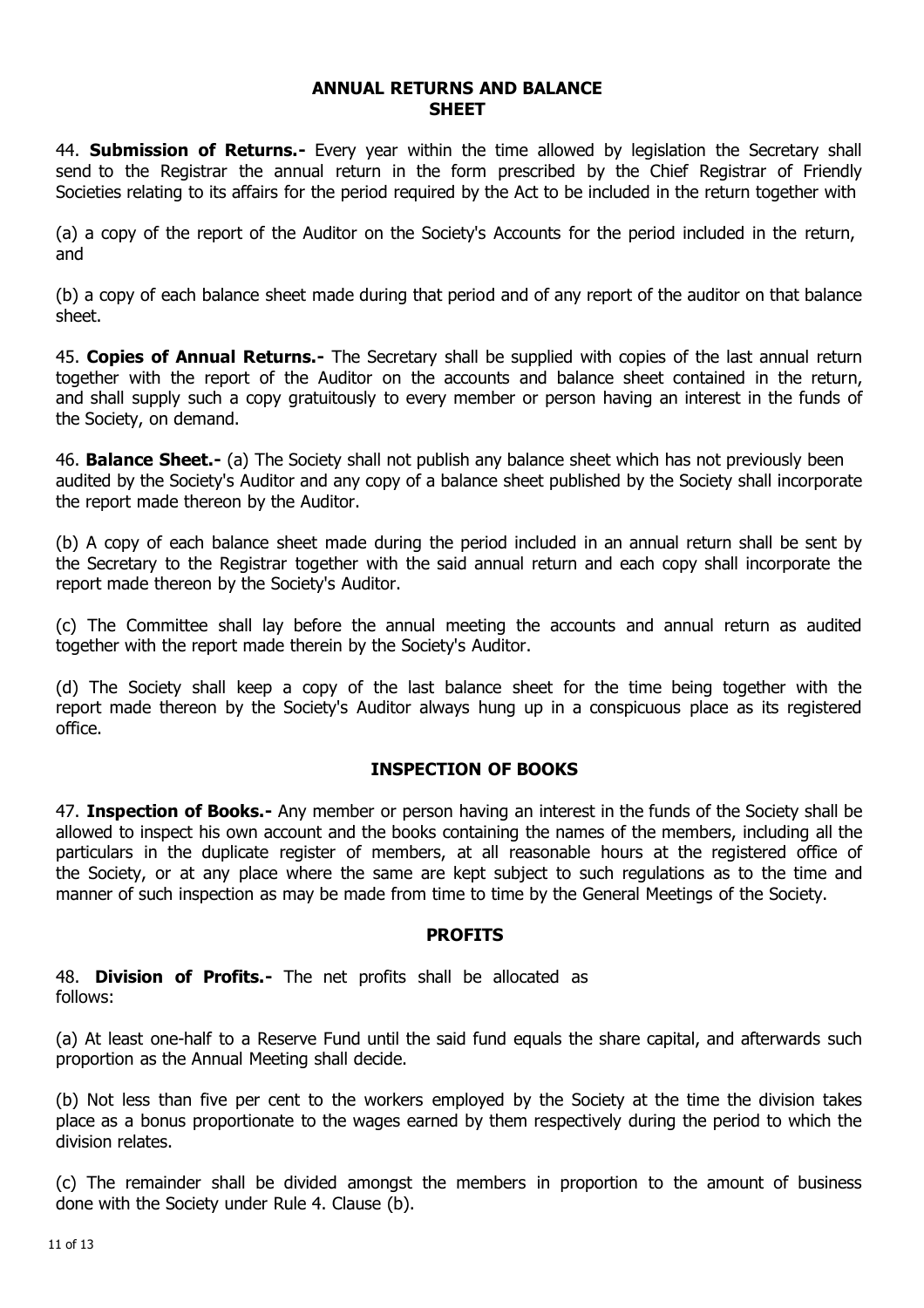#### NOMINATIONS AND PROCEEDINGS ON DEATH OR BANKRUPTCY

49. Upon a claim being made by the personal representative of a deceased member or the trustee in bankruptcy of a bankrupt member to any property in the Society belonging to the deceased or bankrupt member the Committee shall transfer or pay such property to which the personal representative or trustee in bankruptcy has become entitled as the personal representative or trustee m bankruptcy may direct them.

A member may in accordance with the Industrial and Provident Societies Act 1965 nominate any person or persons, to whom (subject to the provisions of the Act as to amount and the persons to whom a valid nomination may be made) any of his property in the Society at the time of his death shall be transferred. On receiving satisfactory proof of death of a member who has made a nomination the Committee shall if and to the extent that the nomination is valid under the said Act either transfer or pay in accordance with the Act the full value of the property comprised in the nomination to the person entitled thereunder.

#### THE SEAL

50. Use of the Seal- The Seal of the Society shall be a steel engraved one, and shall not be affixed to any document without the express authorisation of the Committee, and the date of such authorisation shall be mentioned on the Instrument to which the Seal is attached and shall be attested by the signature of two members of the Committee and the Secretary.

51. Custody of the Seal- The Seal shall be kept in the custody of the Secretary, or such other officer as the Committee shall direct.

#### MEMBERSHIP WITH THE NATIONAL SOCIETY OF ALLOTMENT AND LEISURE GARDENERS LTD

52. The adoption of these Rules shall constitute an agreement to apply for one fully paid 10p Share in the National Society of Allotment and Leisure Gardeners Ltd and an agreement to pay such annual contributions as may be prescribed by the rules of the said Society.

#### STATUTORY APPLICATIONS TO THE REGISTRAR

53. Inspection of Books.- Any ten members of the Society each of whom has been a member of the Society for not less than twelve months immediately preceding the date of the application, may apply to the Registrar in the form prescribed by the Treasury Regulations to appoint an actuary or accountant to inspect the books of the Society and to report thereon, pursuant to Section 47 of Industrial and Provident Societies Act 1965.

54. Inspection of Affairs.- It shall be the right of one tenth of the whole number of members, or if the number of members shall at any time exceed 1,000 it shall be the right of 100 members, by an application in writing to the Chief Registrar, signed by them in the forms respectively provided by the Treasury Regulations.

(a) To apply for the appointment of an inspector or inspectors to examine into the affairs of the Society and to report thereon, or

(b) To apply for the calling of a Special Meeting of the Society.